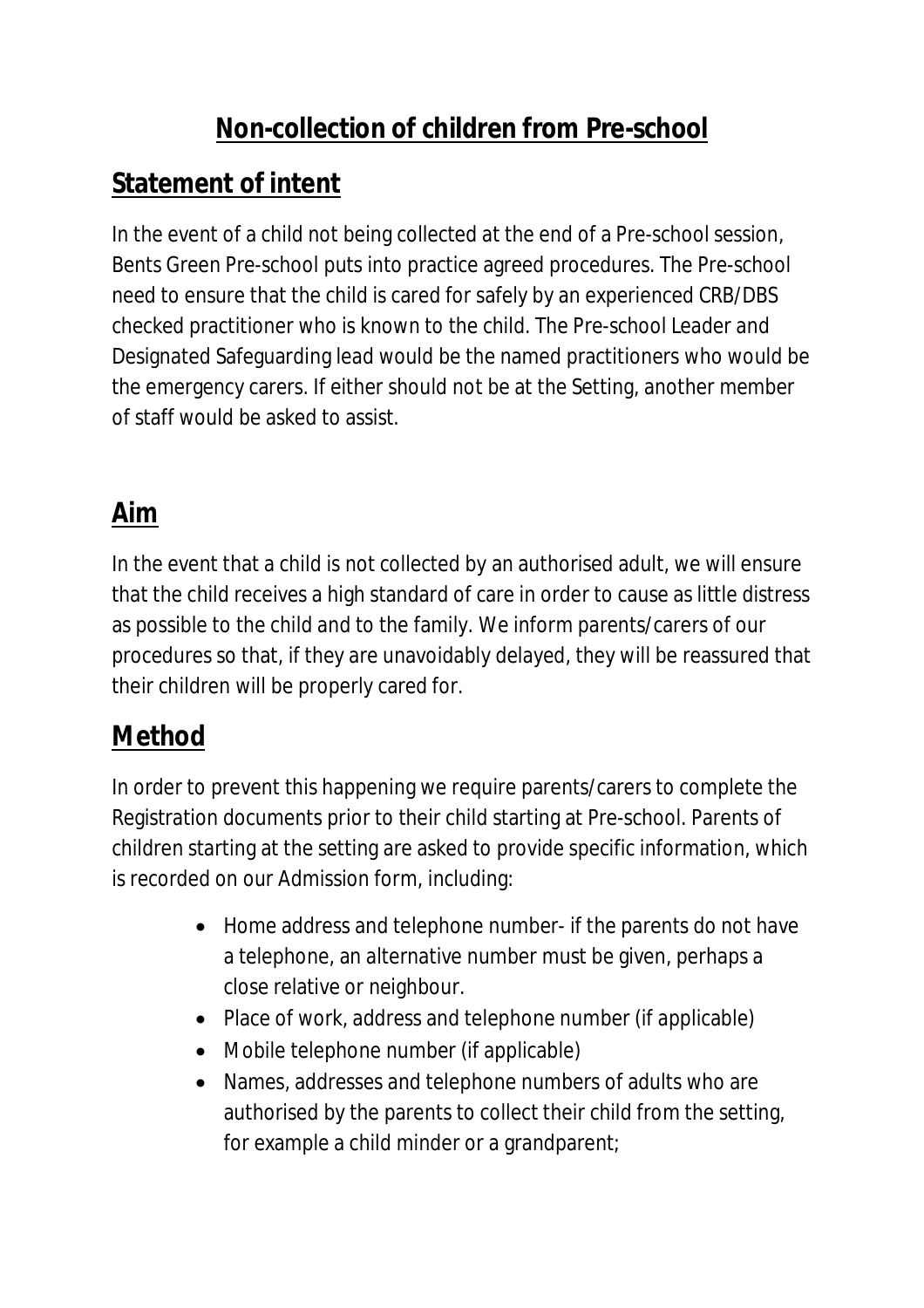- Information about any person who does not have legal access to the child; and
- Who has parental responsibility for the child

The signing-in book HAS to be completed by every parent/carer when they bring a child to Pre-school.

On occasions when parents are aware that they will not be at home or in their usual place of work, they record how they can be contacted in our signing-in book, or will supply details to the practitioner at the door.

On occasions when parents or the persons normally authorised to collect the child are not able to collect the child, they record the name, address and telephone number of the person who will be collecting their child on a separate piece of paper and this is given to the Pre-school Administrator or Leader. We agree with parents how to verify the identity of the person who is to collect their child. We now have a book in place to record parent's written permission if their child is going home with a friend and their parent.

Parents are informed that if they are unable to collect their child as planned, they must inform us so that we can begin to take back-up procedures. We provide parents with our contact telephone number. We also inform parents that – in the event that their child is not collected from the setting by an authorised adult within an allotted time and the staff can no longer supervise the child in the setting (e.g. if the room is allocated to another group)then we will carry out the following procedure:

- The signing-in book will be checked for any information regarding the child
- If no information is available, attempts will be made to contact parents/carers at home or at work
- If this is unsuccessful, attempts will be made to contact emergency number
- Staff will not allow the child to leave the Pre-school with anyone other than in the signing-in book or Registration information